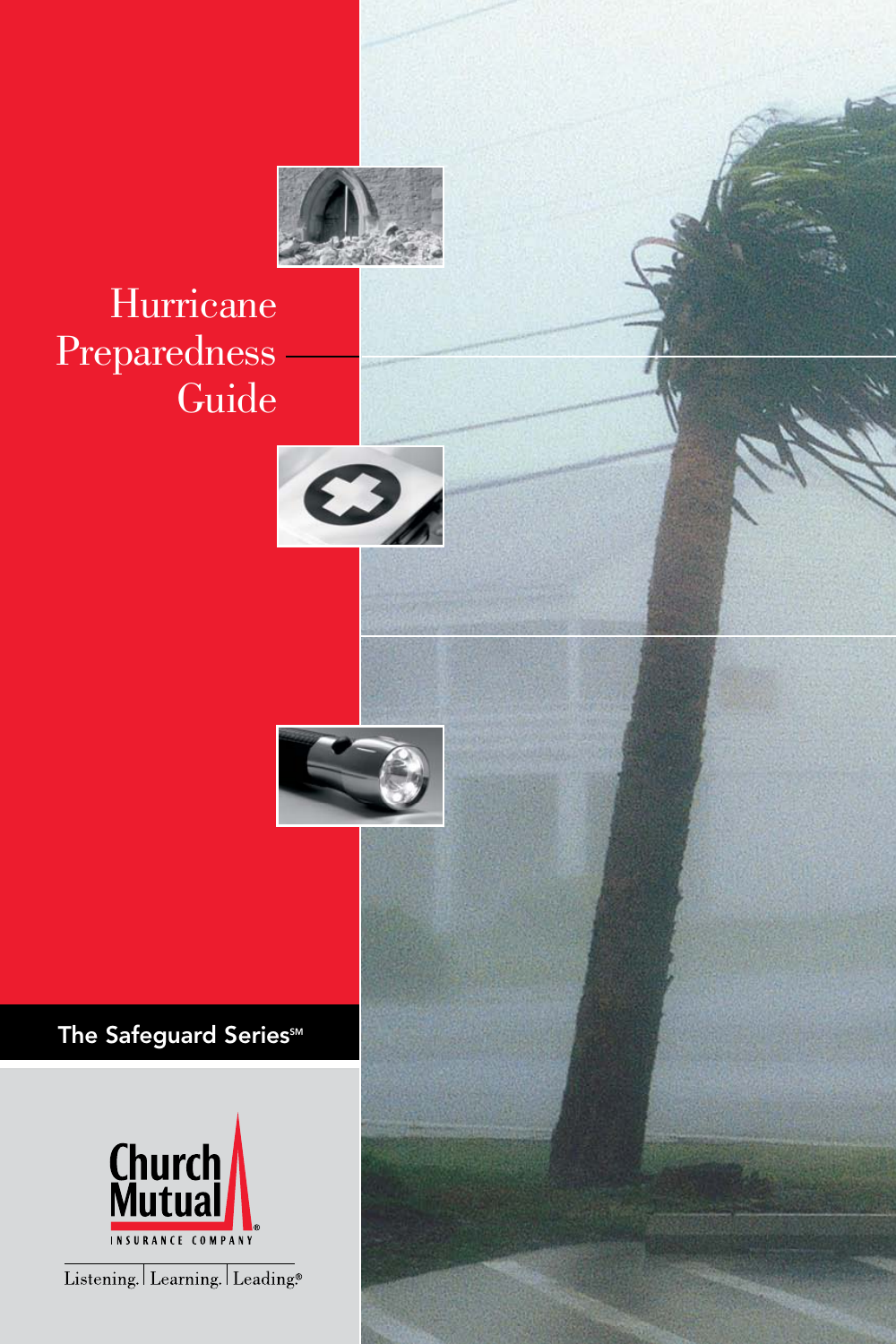

Because of your geographic location, your organization has the task of protecting itself from tropical storms and hurricanes. The well-being of your organization and its members often depends on the steps you've taken beforehand.

One key step is to have your facility inspected by a contractor to determine if recent advancements in the construction industry can be used to provide additional protection from the wind and flooding that comes with these storms.

There are many other tips and recommendations found in this guide. Although it's not inclusive, Church Mutual is confident when you combine the steps outlined in this guide with your own good judgment, your chances of being prepared for these storms will greatly improve.

Sincerely,

Michael E. Ran

Michael E. Ravn CEO Church Mutual Insurance Company

# *Defining the storm*

### Tropical Storm

*Strong thunderstorms with maximum sustained winds of 39 to 73 mph*

#### **Category ONE Hurricane**

*Winds of 74 to 95 mph;*  surge 4 to 5 feet - No real damage to building structures. Damage primarily to unanchored mobile homes, shrubbery and trees. Also, some coastal flooding and minor pier damage.

#### Category Two Hurricane *Winds of 96 to 110 mph;*

*surge 6 to 8 feet* — Some roofing material, door and window damage. Considerable damage to vegetation, mobile homes, etc. Flooding damages piers and small craft in unprotected moorings may break their moorings.

### **Category THREE Hurricane** *Winds of 111 to 129 mph; surge 9 to 12 feet* — Some

structural damage to small residences and utility buildings,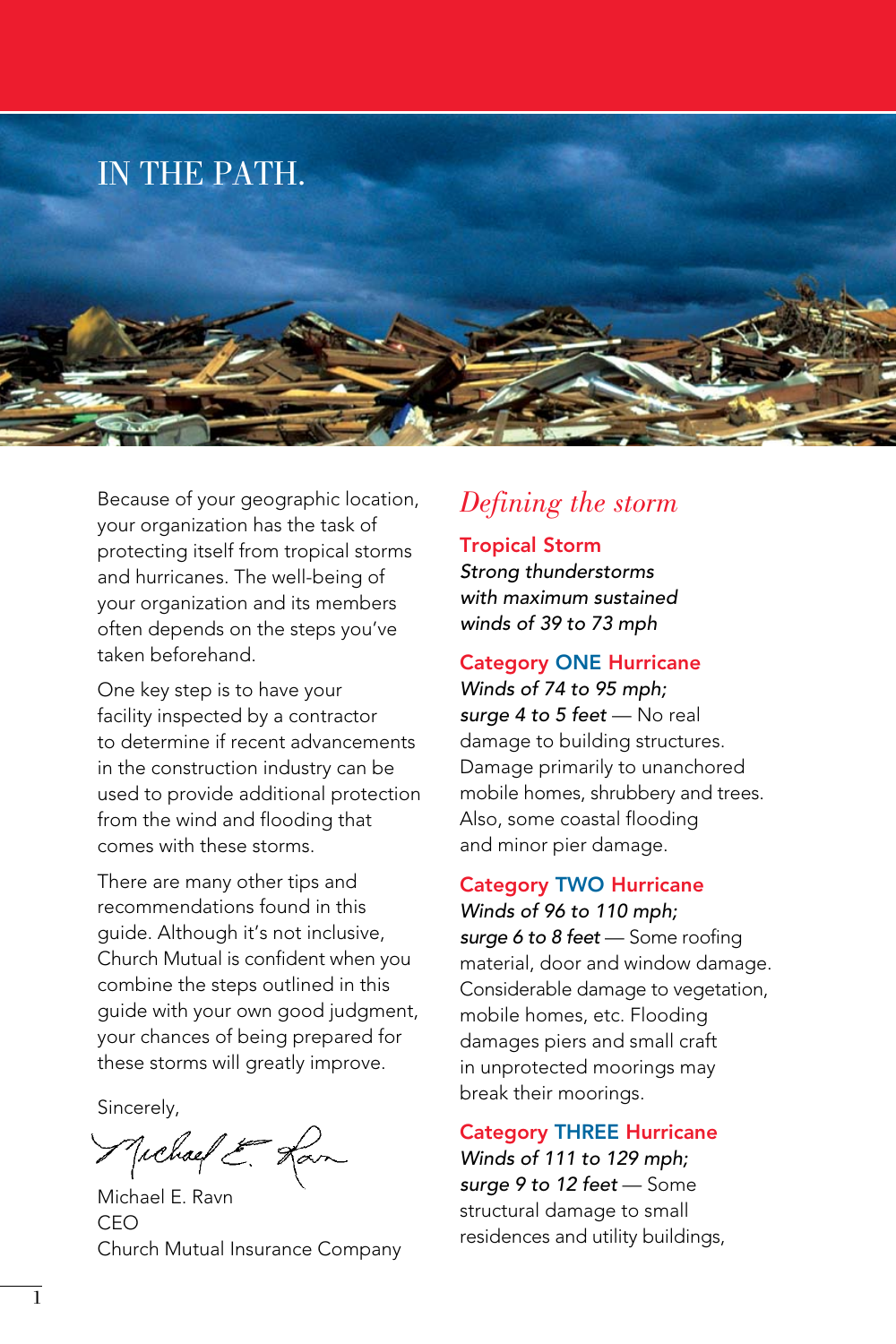

**Hurricane WATCH** Issued when hurricane conditions are possible *within 36 to 48 hours.*

**Hurricane WARNING** Issued when hurricane conditions are expected *within 24 to 36 hours.*

with a minor amount of curtain wall failures. Mobile homes are destroyed. Flooding near the coast destroys smaller structures, with larger structures damaged by floating debris. Terrain may be flooded well inland.

#### **Category FOUR Hurricane**

*Winds of 130 to 156 mph; surge 13 to 18 feet* — More extensive curtain wall failures, with some complete roof structure failure on small residences. Major erosion of beach areas. Terrain may be flooded well inland.

### **Category FIVE Hurricane**

*Winds of 157 mph plus;* 

*surge 18 feet plus* — Complete roof failure on many residences and industrial buildings. Some complete building failures, with small utility buildings blown over or away. Flooding causes major damage to lower floors of all structures near the shoreline. Massive evacuation of residential areas may be required.

*Source: National Weather Service Hurricane Center, The Saffir-Simpson Hurricane Scale, 2012.*

### *What to do before a hurricane*

### Planning

*Insurance* — Make sure you have adequate coverage for hurricane damage.

*Inventory* — Use Church Mutual's Inventory Survey to record a complete written inventory of all your contents. Also, photograph and/or videotape the contents and store photos and tapes off-site in a secure place.

### Know your environment

*Locate the safe areas* inside your facilities. Safe areas include:

- Interior rooms without windows
- Closets
- Basements

*Prepare a personal hurricane survival kit* for everyone who is regularly in the building, in case you and your staff must ride out the storm at your facility.

Each kit should contain:

- Bottled water (three-day supply)
- Flashlights and batteries
- NOAA Weather Radio
- Portable radio and batteries
- First-aid kit
- Dust masks
- Toiletry kit
- Nonperishable food that does not require cooking

*Locate the water, gas and electrical shutoffs* so you can use them quickly if needed.

*If a hurricane watch is issued, cover all windows, doors and wall openings* with a minimum of 3/4-inch exterior plywood.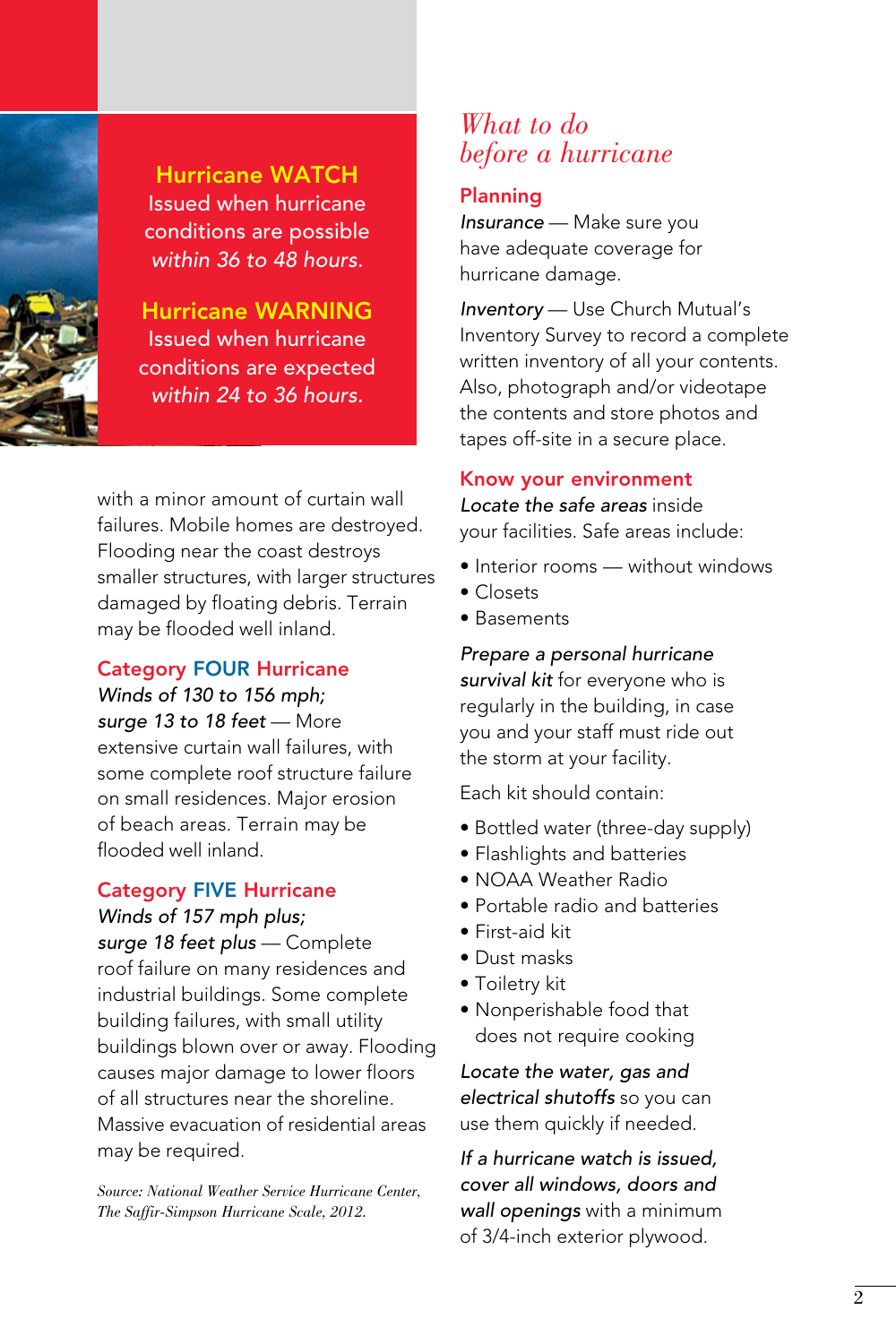

| Annual hurricane preparation checklist            | Yes      | Nο                                            |
|---------------------------------------------------|----------|-----------------------------------------------|
|                                                   |          | $\left( \begin{array}{c} \end{array} \right)$ |
|                                                   |          | $\Box$                                        |
|                                                   |          | $\mathbf C$                                   |
|                                                   |          | $\mathfrak{c}$                                |
| Have the water, gas and electrical shutoffs       |          |                                               |
| Is someone responsible for protecting             |          |                                               |
|                                                   |          |                                               |
|                                                   |          |                                               |
| Are electrical appliances and valuable items,     |          |                                               |
|                                                   |          |                                               |
|                                                   |          |                                               |
| Do you keep materials on hand such as sandbags,   |          |                                               |
| Do sewer traps have check valves to prevent water |          |                                               |
|                                                   |          |                                               |
| Do you have a supply of food that                 | $\bf{O}$ |                                               |

*Conduct practice drills with your staff when implementing the above.*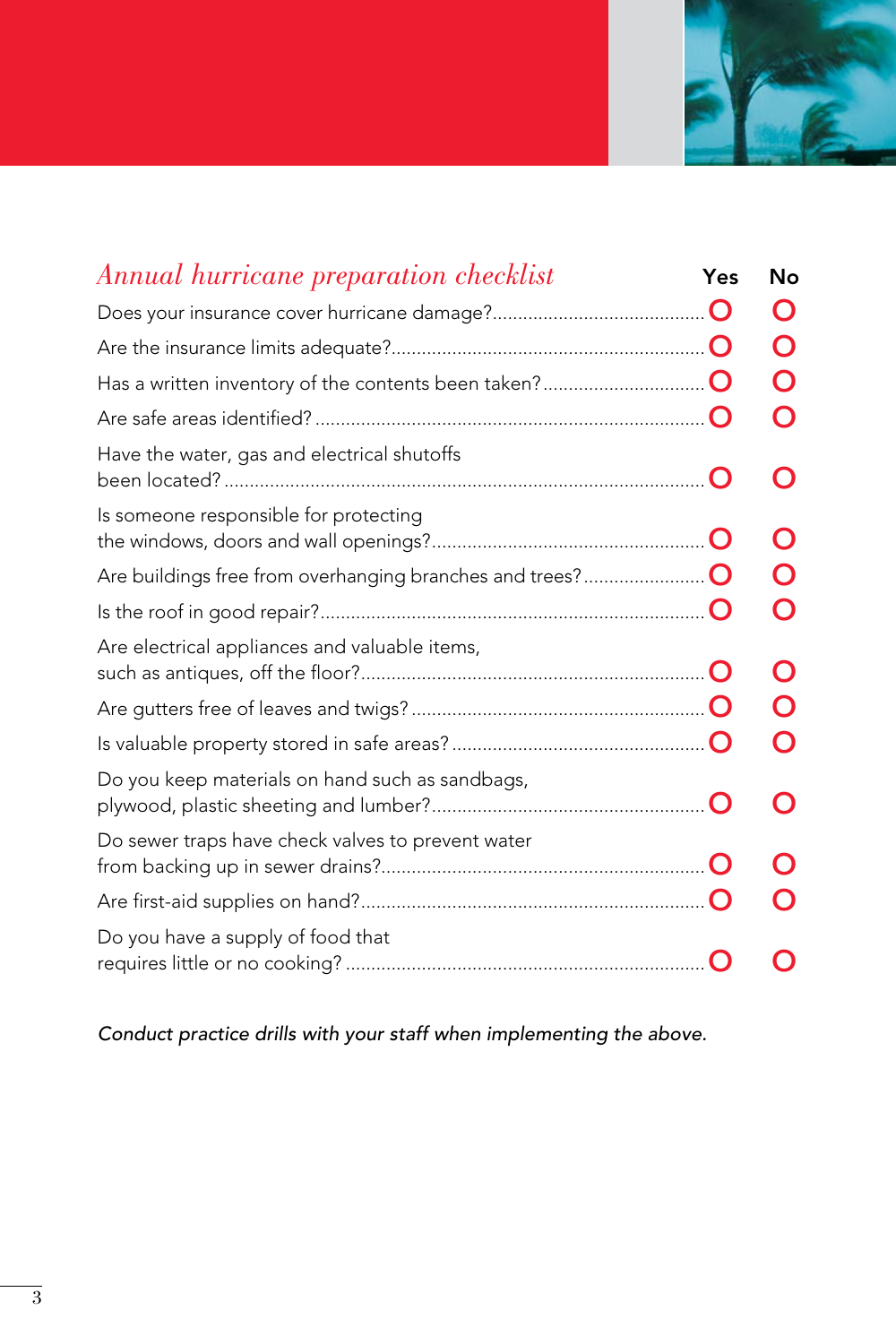



# *What to do during a hurricane*

*Evacuation plan* — If local authorities direct you, leave immediately and follow their instructions.

- Have maps and an evacuation route preplanned
- Let others know where you are going

# *If you are unable to evacuate:*

- Go to your safe areas stay indoors
- Close all interior doors
- Stay away from doors and windows

## *Before using your facility as an emergency shelter, you should consider the following:*

- Are there adequate sleeping areas?
- Are there adequate bathrooms for men and women?
- Are there adequate shower areas for men and women?
- Who will be responsible for housekeeping?
- How will you respond to a medical emergency?
- Is there adequate security and protection for the people you are housing?

# *If your facility will be used as an emergency shelter, you should have the following:*

- Adequate amounts of water
- Radios
- Flashlights
- NOAA Weather Radio
- Medical kits
- Communication devices
- Toiletry items
- Towels and washcloths
- Blankets
- Name, address and telephone number of everyone using your facility
- Food
- Extra batteries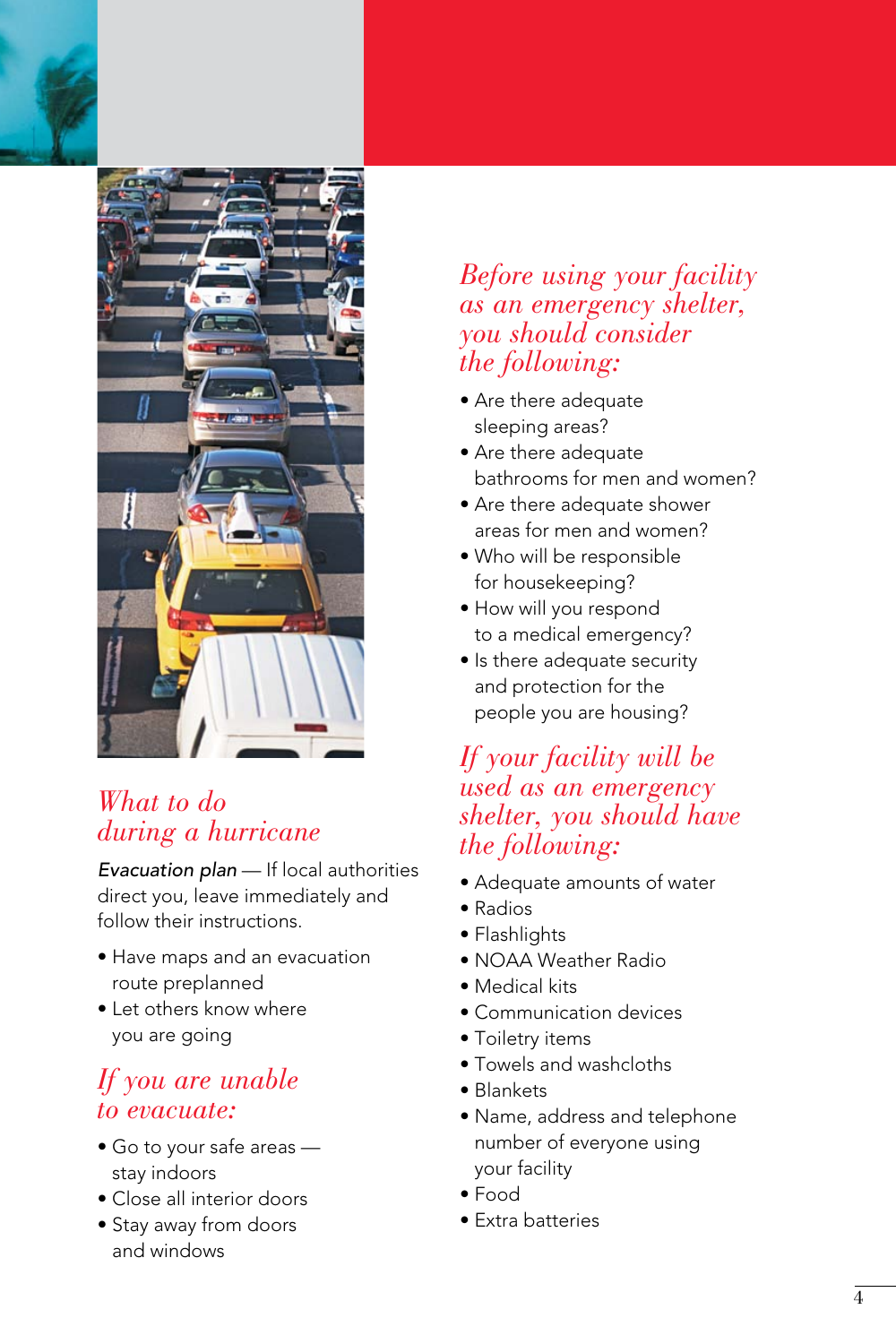

# *What to do after a hurricane*

Once local authorities have authorized you to return, follow these guidelines to minimize losses and stay safe:

- If your facility has suffered damage, report the loss to Church Mutual's Claims Department at *(800) 554-2642, select Option 2*.
- Before reentering the building, check for structural damage. Don't go in if it looks unsafe or if there is a chance of falling debris.
- Once inside, make a thorough inspection for damage and potential hazards.
- When entering a building, use battery-powered flashlights or lanterns instead of matches, candles, lighters or other open flames as gas may be trapped inside. If you smell gas, leave immediately and call the gas company. Turn off the electricity at the main circuit panel. Keep the power off until an electrician has inspected your system.
- Do not start the heating, cooling or boiler systems until the systems have been inspected.
- Check for sewage and waterline damage. If you suspect damage, avoid using toilets and faucets. Turn off water at the meter and call a plumber.
- Make temporary repairs to protect the property from further damage by covering holes in the roof, walls or windows with tarps, boards or plastic sheeting.
- Contact utility companies and a reputable contractor to secure the building. Require a certificate of insurance from all contractors coming on site.
- Take photographs of the damage to help document your claim.
- Keep receipts of all expenses related to the loss.
- Wear rubber boots and waterproof gloves and other protection during cleanup.
- Clean walls and hard-surfaced floors with soap and water. Disinfect with one cup of bleach to five gallons of water.
- Remove and discard materials that cannot be disinfected, such as wall coverings and drywall.
- Throw away any food items, including canned goods, that have come into contact with floodwaters.
- Until local authorities declare the water supply to be safe, do not drink tap water or use it in food preparation unless it is boiled first.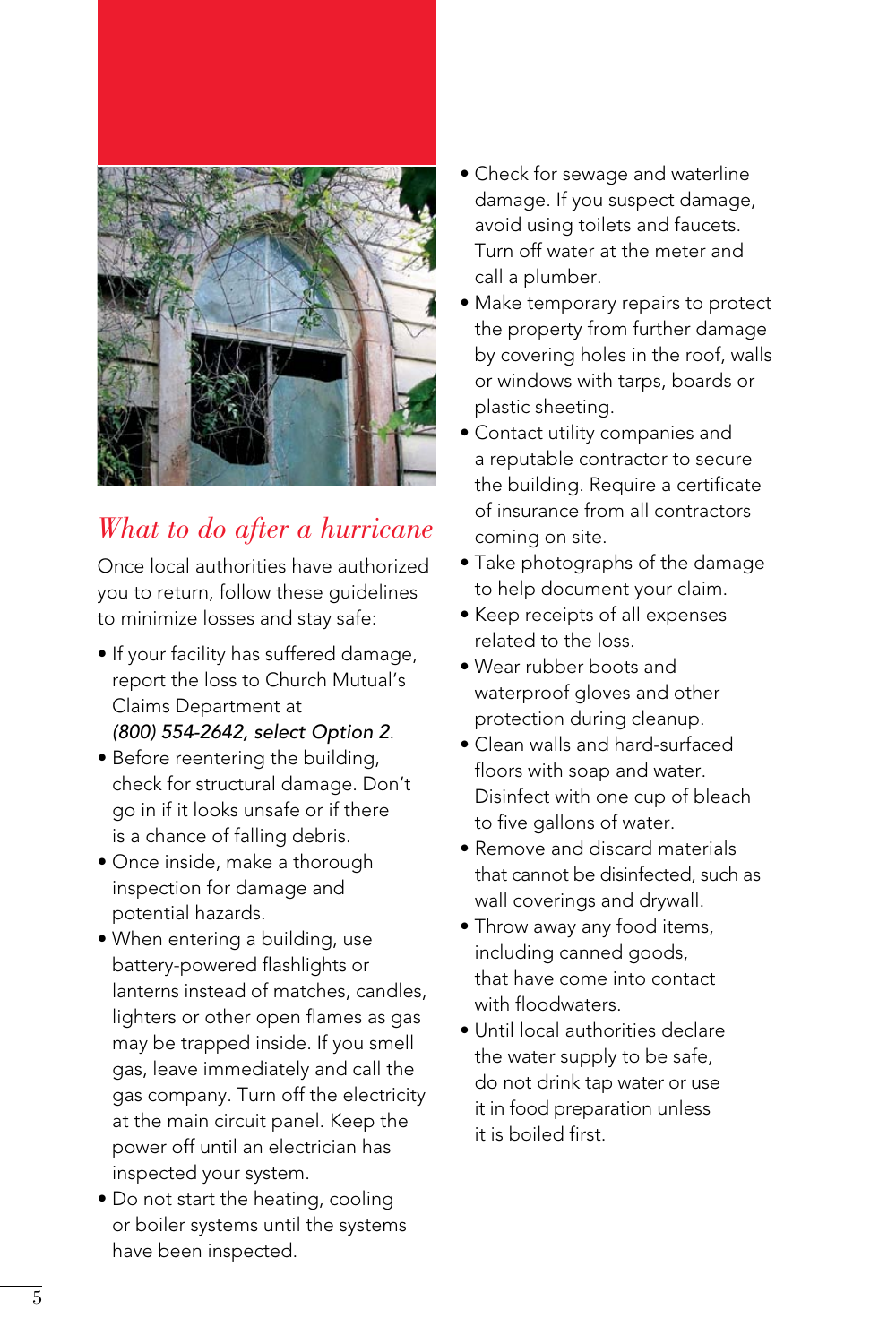# *Additional resources*

### National Weather Service

1325 East West Highway Silver Spring, MD 20910 (301) 713-0689 *www.weather.gov*

#### United States Department of Health & Human Services

200 Independence Avenue, SW Washington, DC 20201 *www.hhs.gov/disasters*

## *Website resources*

Homeland Security Readiness *www.ready.gov*

National Hurricane Center *www.nhc.noaa.gov*

FEMA Hurricane Information *www.ready.gov/hurricanes*

To search for your state's information *www.ready.gov/today*